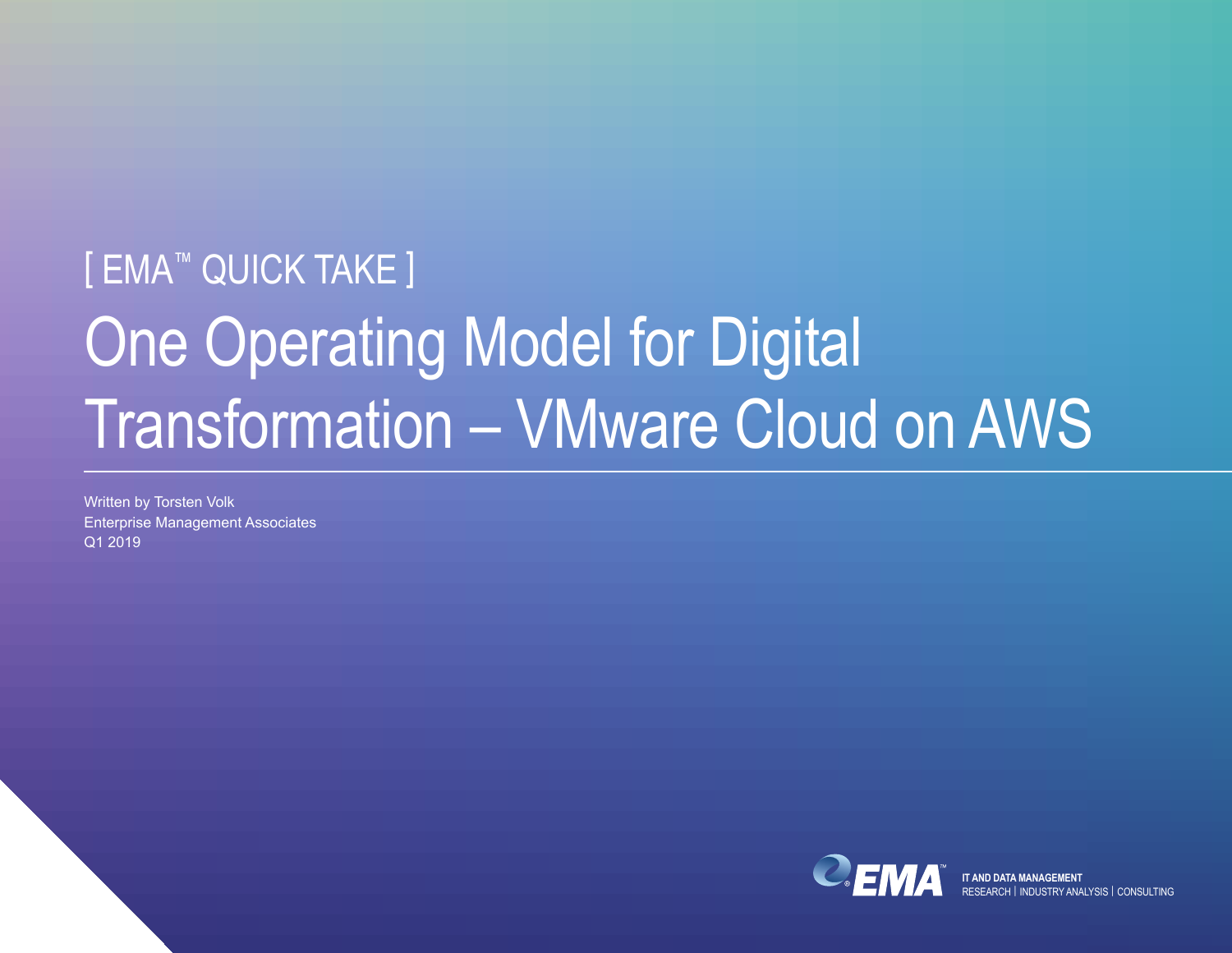#### **OPERATIONAL CONSISTENCY AS THE HOLY GRAIL**

With VMware Cloud on AWS, VMware aims to provide customers with the Holy Grail of operational consistency between the corporate data center and the AWS cloud for traditional enterprise applications and modern, cloudnative apps. Enterprise Management Associates' (EMA's) research shows that the inability to leverage existing tools and operations staff for managing cloud environments is the most critical pain point experienced by public cloud customers today. This demonstrates that the perspective of deploying the same compute, storage, and network infrastructure that enterprises are familiar with constitutes an appealing value proposition.

## **KEY PUBLIC CLOUD PAIN POINTS**



## **COST CONTROL IS CRITICAL IN THE PUBLIC CLOUD**

At the same time, enterprises struggle with public cloud cost transparency resulting from the complexity of public cloud services in combination with the lack of centralized public cloud cost control and governance within the organization. VMware Cloud on AWS delivers centralized cost control of data center and public cloud resources. The question is, can VMware Cloud on AWS provide development teams with the flexibility and agility they demand, while at the same time enabling corporate IT to operate these hybrid environments as new software features are continuously shipped, validated, revised, refined, and released again?

## **HYPERCONVERGED INFRASTRUCTURE WITHOUT THE CAPEX**

Rapidly adding infrastructure capacity for temporary or permanent application requirements, virtual desktops, published applications, or development and test environments used to come with significant CAPEX and wait time attached. VMware Cloud on AWS enables enterprise customers to adjust infrastructure capacity without these CAPEX and time requirements, simply by deploying additional vCenter clusters to AWS bare-metal infrastructure. In addition to infrastructure expansion, VMware Cloud on AWS enables enterprise customers to instantly create failover sites for disaster recovery, and it accommodates application and data center migration projects through VMware HCX vMotion with vSphere Replication capabilities. In short, enterprises should look at VMware Cloud on AWS as hyperconverged infrastructure that can be instantly deployed without the usual CAPEX that comes with ordering more hardware.

Developers spend an average of 25% of their time on supporting infrastructure.

EMA Research Fact

## **KEY ADVANTAGES**

Leverage the same staff, tooling, and processes to manage data center and cloud infrastructure.

Stretch or migrate application infrastructure clusters across data center and AWS zones.

Application reliability without resource waste.

Consistent management of security, compliance, and data management.

Fast network connection to AWSnative services, such as Lambda and RDS (managed databases).

Unified support experience across data center and AWS cloud.

Roadmap: Amazon and VMware jointly announced the planned availability of RDS on vSphere and the ability to run VMware on the upcoming AWS Outposts private cloud appliance.

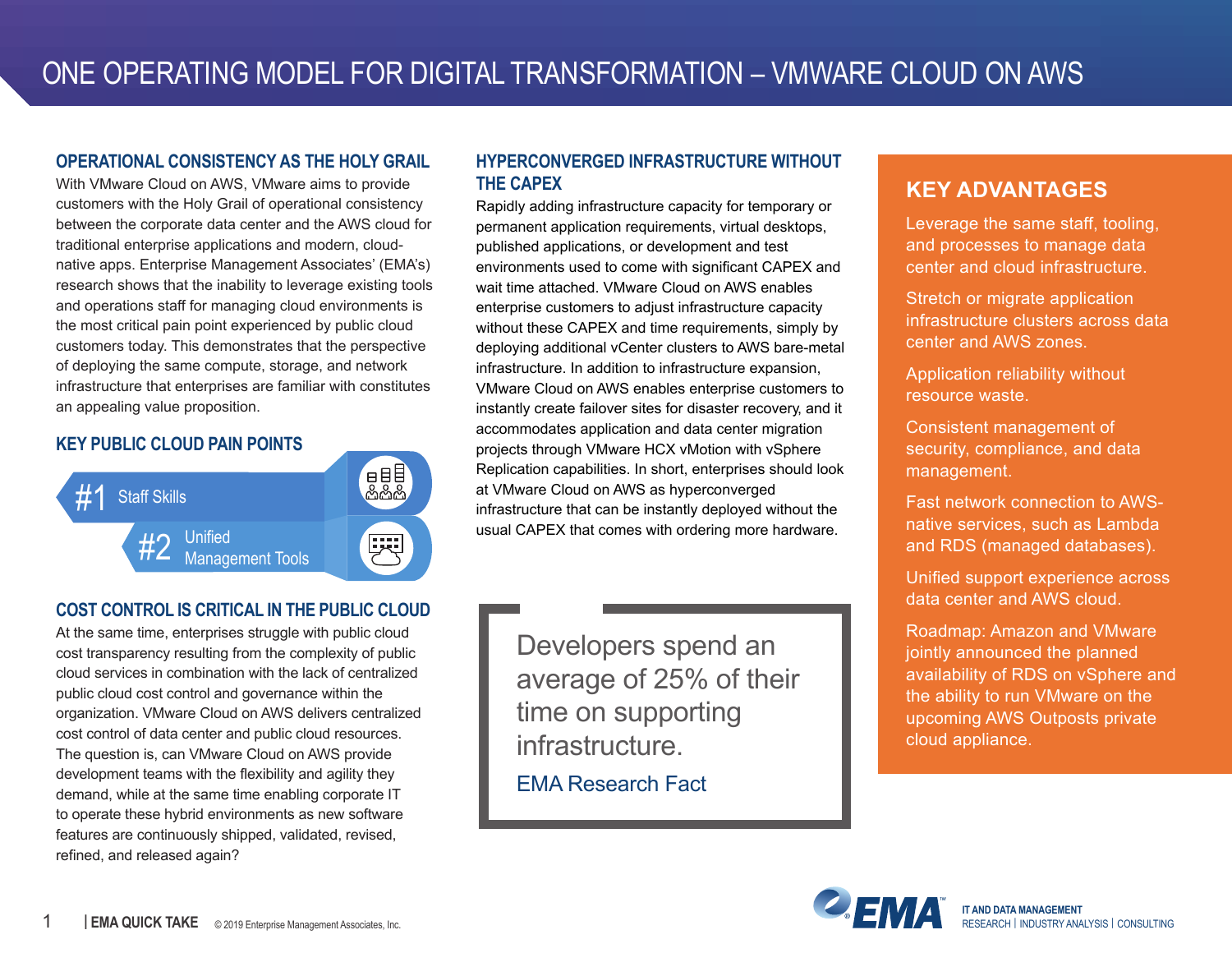### **IMPACT ON DEVELOPERS AND CORPORATE IT**

VMware Cloud on AWS provides a growing set of unified infrastructure and platform services that consistently manage security, compliance, disaster recovery, configuration management, performance, and reliability. What does this mean for developers and corporate IT?

Software developers want to maximize the time they can spend on developing code by minimizing their time spent on debugging application instances in different environments. Therefore, developers want to ideally write code against one central set of infrastructure and service APIs, so that their code can be deployed anywhere.

Corporate IT is asked to provide continuous compliance, security, performance, cost control, and availability for modern, cloud-native apps and traditional enterprise apps alike. This level of consistent governance and control requires a unified management approach and well-integrated set of tools that enable consistent policy enforcement.

## **EMA PERSPECTIVE**

VMware's cloud approach is fully focused on providing enterprise customers with a central operations model for managing their entire infrastructure, from bare-metal hosts all the way up the stack to containers and functions as a service (FaaS). VMware Cloud on AWS constitutes a critical part of this "one-stack strategy," as it aims to pair the flexibility and elasticity of AWS infrastructure resources with VMware's mature virtualization and container management stack, which can be operated by the same IT generalists who currently manage data center infrastructure.

Announcements such as AWS RDS (Relational Database Service) on VMware vSphere and running the entire VMware SDDC stack on the upcoming AWS Outposts private cloud appliance show VMware's ambition to connect traditional application infrastructure and modern, cloud-native architectures under one roof.

When we connect the VMware on AWS story with VMware's new Cloud Automation Services, we receive a truly unified and consistent set of APIs to support legacy, recent, and future application requirements, while enabling enterprises to leverage their existing staff and management tools. This could take much of the risk out of digital transformation, since customers can simply expand their existing VMware platform toward hyperscale cloud services instead of creating a separate solution for cloud-native apps.

## **OPERATIONAL CONSISTENCY THROUGH UNIFIED APPLICATION INFRASTRUCTURE MANAGEMENT ACROSS DATA CENTERS AND CLOUDS**



VMware offers more and more unified infrastructure and platform services (red boxes) that provide consistent APIs across the data center and the AWS cloud. This enables VMware administrators to take responsibility for the self-service provisioning and reliable and secure operations of traditional and cloud-native applications.